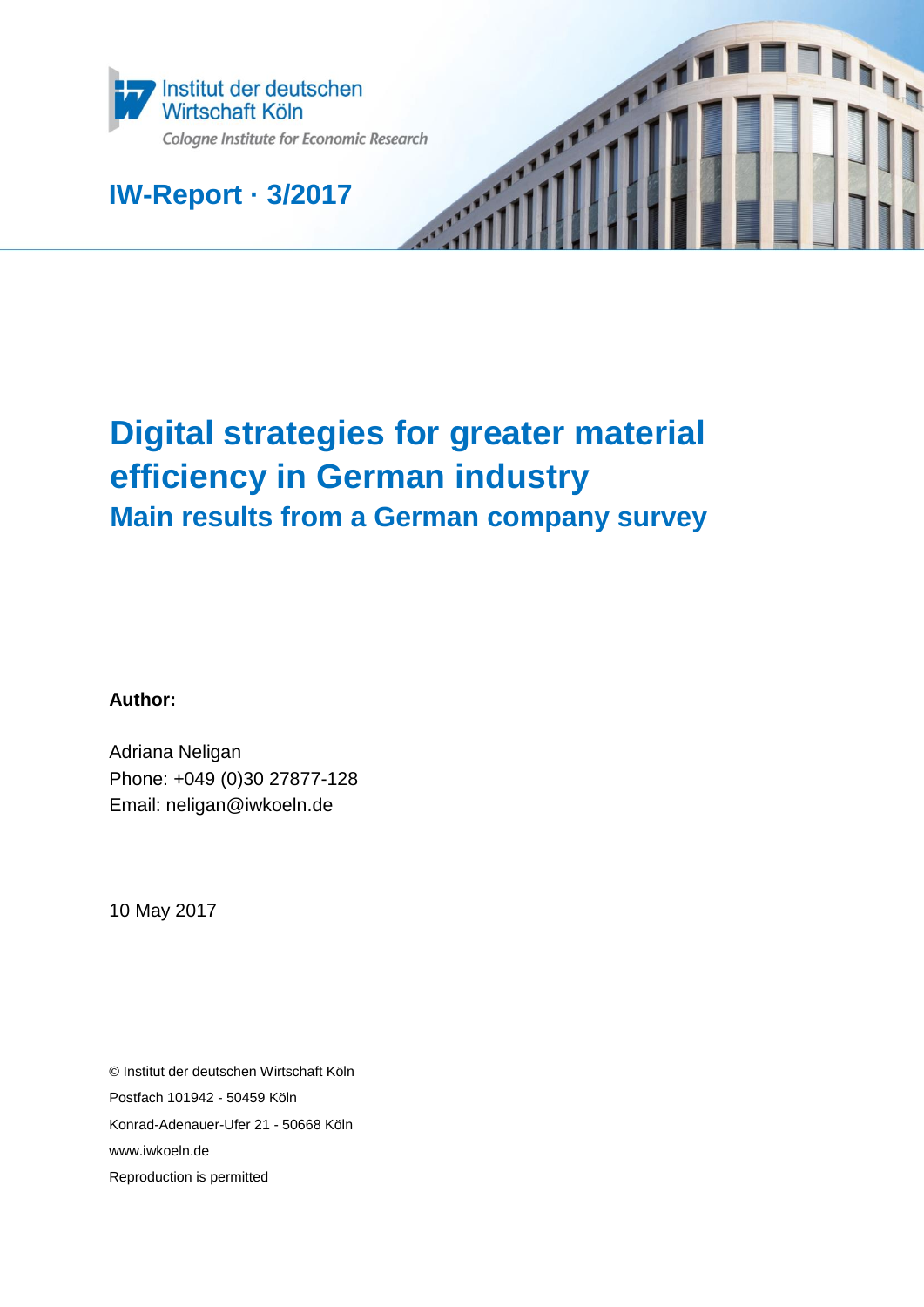

# **Contents**

| 1. Resource efficiency - a perennial topic in politics and business  4     |  |
|----------------------------------------------------------------------------|--|
|                                                                            |  |
|                                                                            |  |
|                                                                            |  |
| 5. Forerunners in material efficiency: companies with a digital strategy 9 |  |
|                                                                            |  |
|                                                                            |  |

JEL Classification:

- Q55: Environmental Economics: Technological Innovation
- Q32: Exhaustible Resources and Economic Development
- D22: Production and Organisations Firm Behaviour: Empirical Analysis
- O32: Technological Change: Management of Technological Innovation and R&D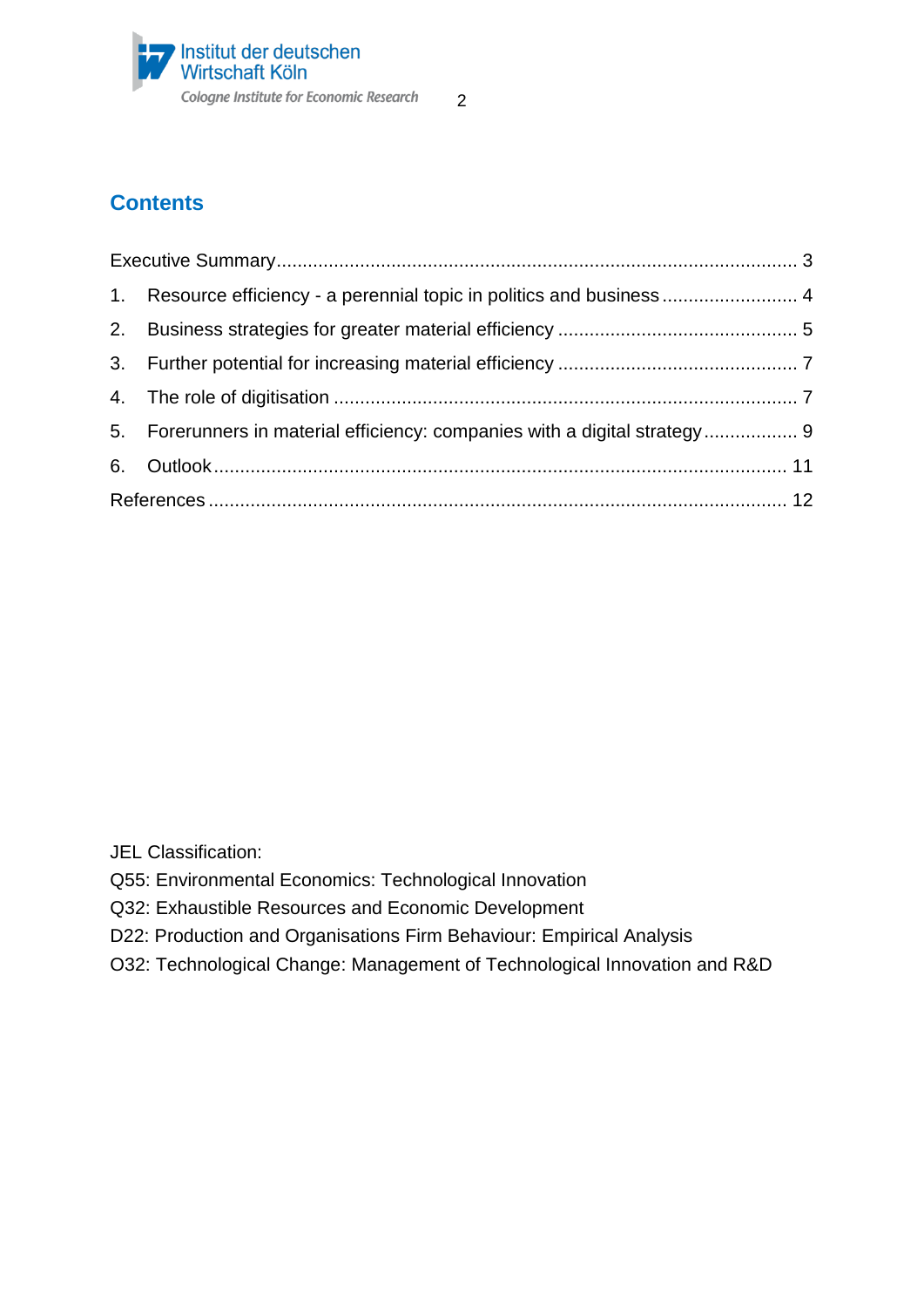#### Institut der deutschen Wirtschaft Köln Cologne Institute for Economic Research

### <span id="page-2-0"></span>**Executive Summary**

This study delivers the first empirical findings on the relevance of digitisation to improving material efficiency based on the German company survey 'IW-Zukunftspanel'. Traditional efficiency-raising measures that optimise manufacturing processes are still predominant in the manufacturing sector, but new techniques and materials are also used. In many companies the basic course for a modern circular economy is not yet set: saving materials on a grand scale as early as the product design stage, through materials cycle management or new business models are not very common so far. The material savings potential in industry has not yet been exhausted. In the companies' view, they could save a further 3 to 4 per cent if they made optimum use of all technical possibilities. With reference to the value of Germany's purchases of mineral raw materials from both domestic and foreign sources, this translates into a realisable savings potential of 2 billion euros.

3

German manufacturing firms have up to now only rarely digitised material efficiency measures to a great extent. If they are - particularly in large companies - they tend to be used for process optimisation. Around two fifths of the companies are at least moderately digitised in relation to the most important industrial efficiency measures, namely process optimisation and the use of new techniques, but there is still more than a third that is not at all. Companies have most frequently digitised crosscompany materials cycles, but this instrument is only applied by two fifths of industrial companies.

There is still potential for more digitisation of measures relating to product design, materials cycle management and new business models. At least every second manufacturing company reuses residue and waste materials via internal circulation systems. Nevertheless, for two fifths of these companies digital networks do not play any part and in the case of a further two fifths, the part they play is minor. Only one in ten companies is heavily digitised. More than half of industrial companies use resource-saving measures that begin at the product design stage. To date, almost half of these companies are not digitally networked, or if they are, it is only to a small extent. One third of the industrial companies up to now have considered new business models as an efficiency-raising way. Of these, three out of ten have not been digitised yet with a further two fifths having only a minor level of digitisation. Companies that have already embedded digitisation in their strategy are frontrunners for greater material efficiency, since they more frequently use material efficiency measures intensively, are more likely to recognise further potential savings and their efficiency-saving approaches are also clearly more often highly digitised.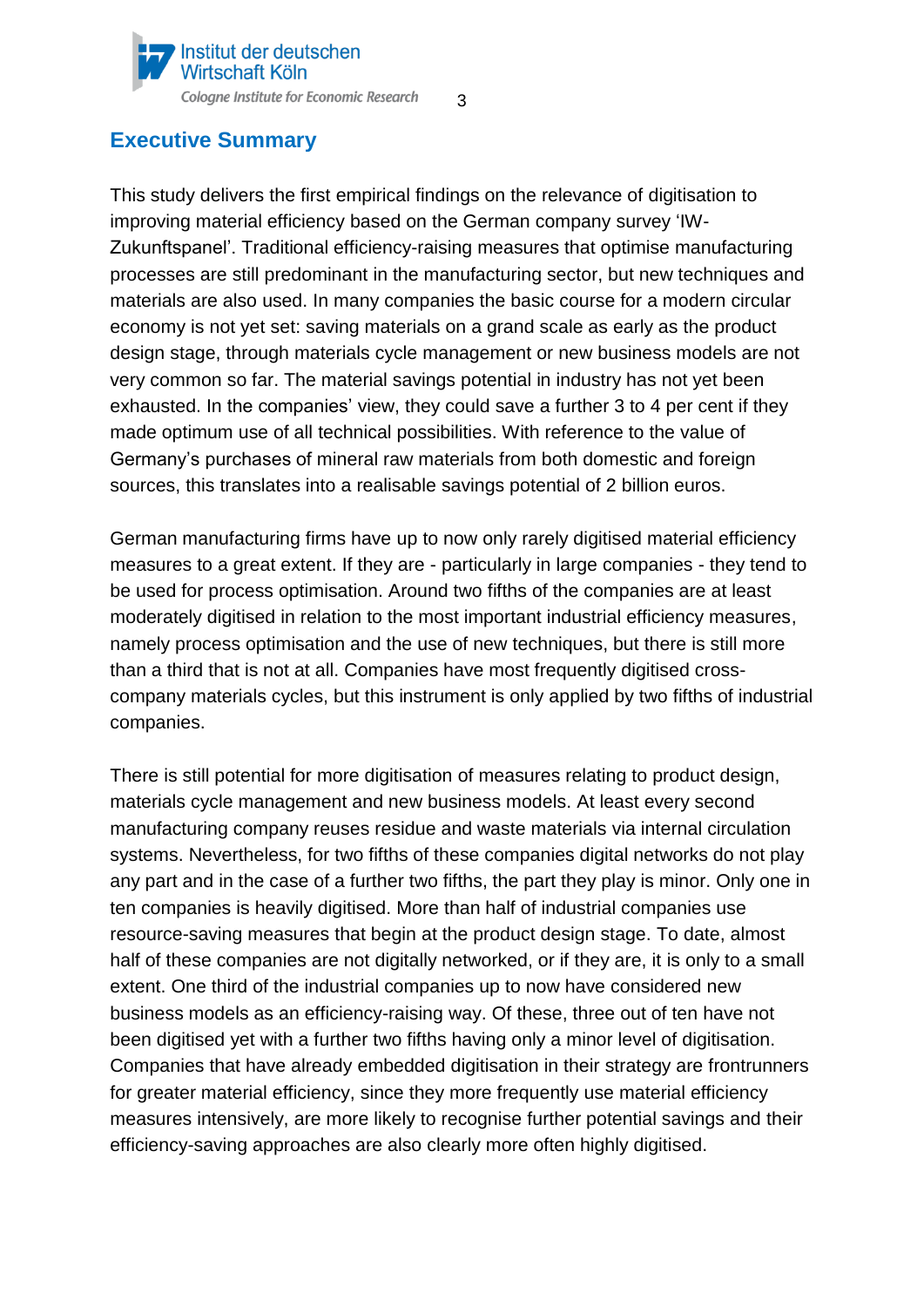

### <span id="page-3-0"></span>**1. Resource efficiency - a perennial topic in politics and business**

A recent report by Neligan/Schmitz (2017) provides the first empirical findings on the extent to which the digital transformation has already found its way into material efficiency measures in the German manufacturing sector. The analysis is based on responses from almost 600 manufacturing companies taking part in the regularly carried out German company survey 'IW-Zukunftspanel' during the summer of 2016. The responses are weighed representatively. The main results from this study are presented in this report.

The efficient use of natural resources has been on the political and economic agenda for years - firstly in order to increase competitiveness and secondly in order to spare the environment. The political objective of achieving a further decoupling of the use of natural resources from economic development and climate protection is not only anchored in the German Sustainability Strategy and the German Resource Efficiency Programme at national levels but gains international importance due to the Global Sustainability Goals (SDGs) and the G7 Alliance on Resource Efficiency. At the G20 meeting in 2017, the topic is also to be on the agenda and to remain there in the long term. In parallel, at European level the aim is to achieve greater resource efficiency through resource-saving product design, so-called eco-design, in the context of the EU Action Plan for the Circular Economy.

In order to safeguard the future supply of raw materials, the German economy faces the challenge of dealing sparingly with available resources. As an industrial nation, Germany has a high need for raw minerals. Germany is able to obtain a large proportion of its raw materials supply of non-renewable (abiotic) raw materials, in particular raw materials from quarrying, from domestic sources. In relation to these raw materials Germany can fully or at least partly meet its own needs.

Although the greater part of Germany's raw materials in terms of volume are domestic, a significant portion - particularly in terms of metal raw materials, many high-tech raw materials and most energy raw materials - come from abroad. Germany's metal ore requirements, for example, are almost entirely imported. In the case of metals, a large number of ores arrive in Germany not in the form of raw materials but already as metals or semi-finished products in the form of intermediate products such as pipes, sheet metal and wires or end products such as castings and forgings as well as machine parts. According to BGR (2016), in 2015 Germany's purchases of mineral raw materials amounted to 48 billion euros coming from both domestic sources (7.5 billion euros) and foreign supplies (including indirect imports of metals in the form of semi-finished goods) (41 billion euros). Germany imports metals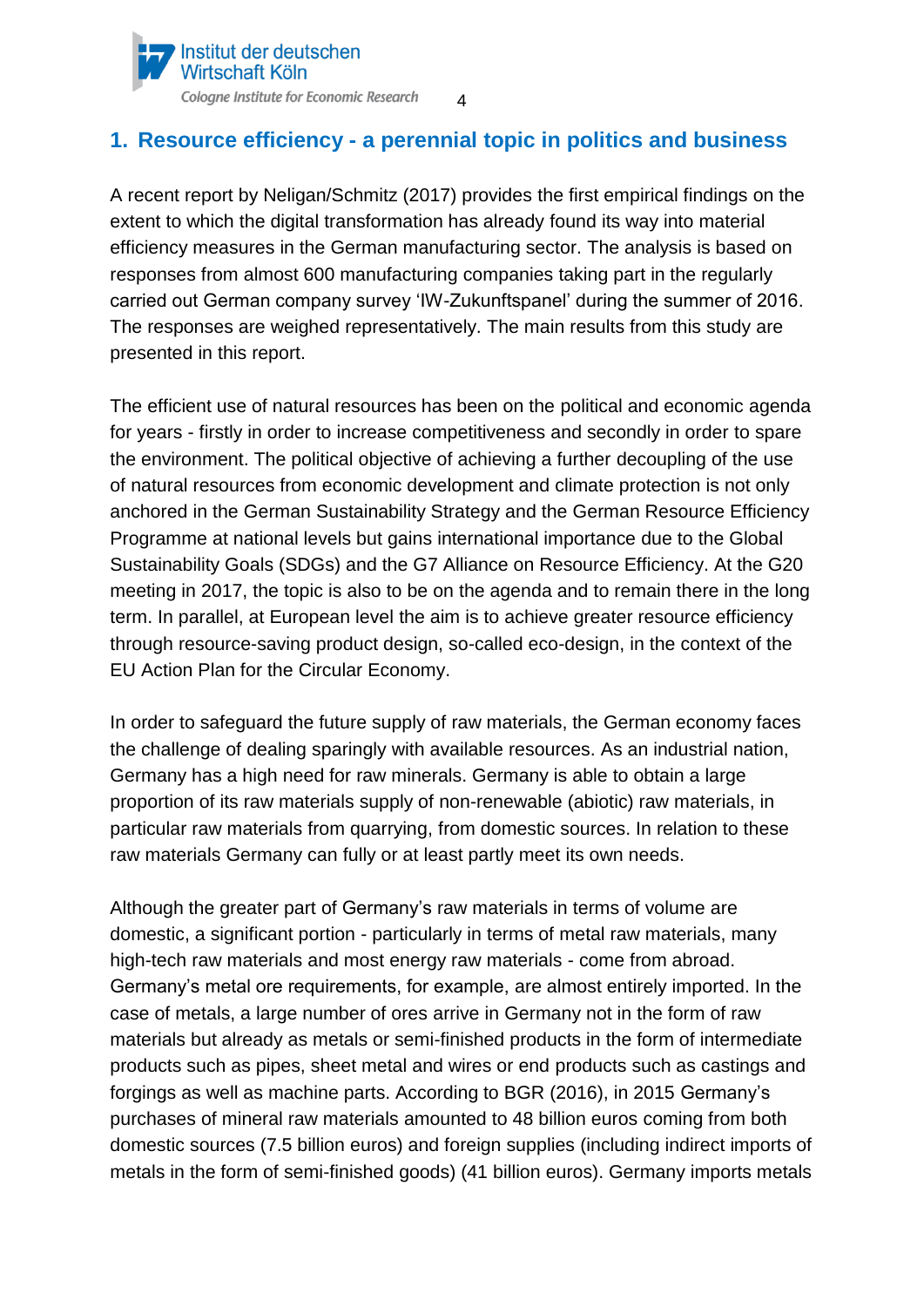

in particular from abroad. A thriftier use of materials could therefore also reduce our dependence on imports.

As a result of limited natural resources in the face of an increasing global demand for raw materials many German companies are already taking measures to minimise their resource consumption as much as possible. In addition, material consumption constitutes a considerable cost factor. In order to counter the over-consumption of valuable resources, there are two significant approaches open to companies:

- To use less material: increasing resource efficiency and preventing waste by better eco-design of products and
- to use resources more than once: increasing the use of secondary raw materials via improved reuse and recyclability (circular economy).

The increasing intertwining of modern information and communications technologies (ICT) with traditional industrial processes offers further possibilities for increasing resource efficiency in companies. Digitisation and networking of industrial production, much discussed about as Industry 4.0, are raising high expectations in terms of more resource-efficient production methods.

# <span id="page-4-0"></span>**2. Business strategies for greater material efficiency**

There are several possibilities for optimising the deployment of materials at the various levels of the value chain: saving on materials (efficiency in a narrow sense), recycling and substitution. The recent company survey 'IW-Zukunftspanel' shows what German manufacturing firms undertake in this respect. In the German manufacturing sector the emphasis so far has been on traditional efficiencyincreasing measures that optimise manufacturing processes. Examples are to prevent waste and rejects or to achieve a better utilisation of machinery (Diagram 1). In one third of the cases, this approach is applied to a high degree. However, new techniques and materials are also used, albeit to a lesser degree.

In future, however, thinking in complete cycles by looking at the entire life cycle/spectrum of a resource - from its preparation (extraction/processing) through its use (production/consumption) up to its aftercare through recycling (circular economy) will be crucial to further increase resource efficiency. The basic course for a modern circular economy is not set yet in many manufacturing firms: saving materials on a broad scale as early as the product design stage, through materials cycle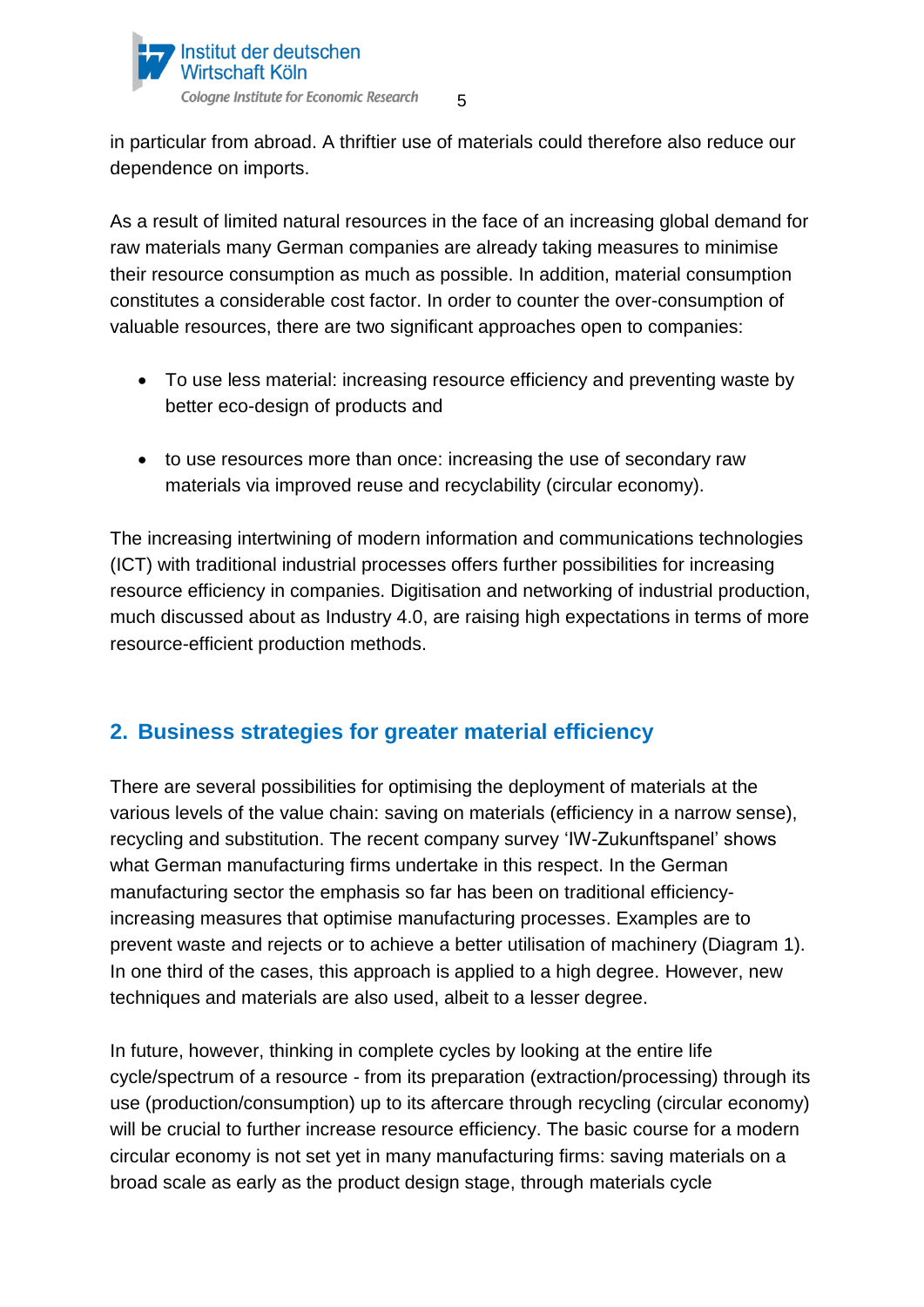

6

management or new business models are not very common yet. These measures are applied considerably less frequently, and where they are, their application is at a low to medium level. However, cycle management measures are considerably more common among large companies.



**Diagram 1: Measures used to increase material efficiency**

Shares as a percentage of companies in the manufacturing sector

Sources: Neligan/Schmitz (2017)

Depending on their size, industrial companies act differently in some cases in applying different material efficiency measures. With some measures, medium-sized manufacturing companies (20-249 employees) adopt a somewhat different strategy from other companies in their sector. Nearly half of the medium-sized companies optimise their manufacturing processes to a high degree and use resource-saving product design at least to a medium degree to increase efficiency. Large companies (over 250 employees) prefer to use new materials, such as, for example, new material types. Almost half of the large companies use new materials to a minor extent, while a further third makes moderate use of them.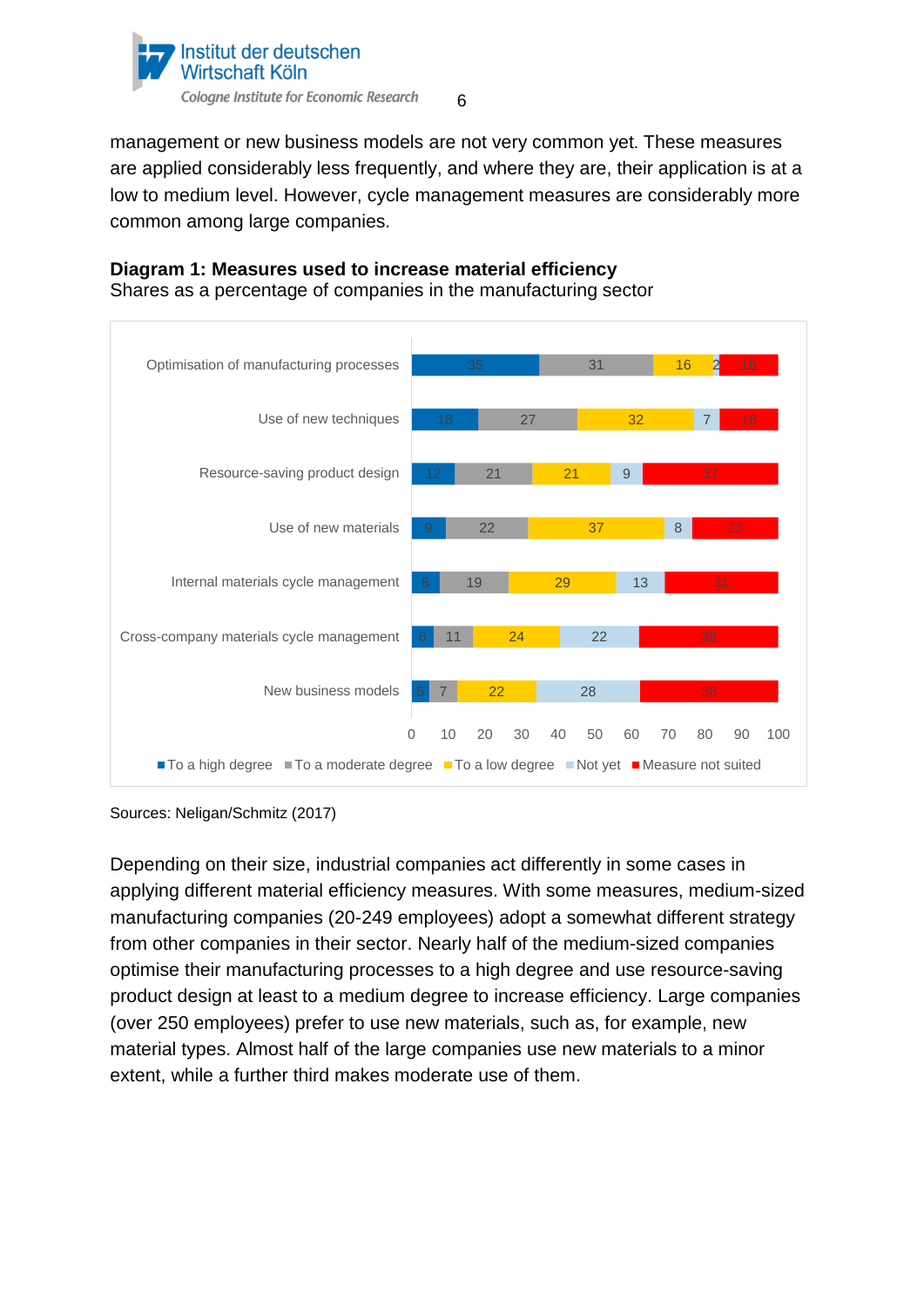

# <span id="page-6-0"></span>**3. Further potential for increasing material efficiency**

According to the company survey 'IW-Zukunftspanel', German manufacturing companies - taking account of the varying levels in their material requirements - have been able to save 8 per cent of the materials originally required through material efficiency measures in the past five years. The material savings potential in industry has not been exhausted yet (see also VDI ZRE, 2015; Schröter/Lerch/Jäger, 2011). In the companies' view, they could save a further 3 to 4 per cent if they made optimum use of all technical possibilities. With reference to the value of Germany's purchases of mineral raw materials from both domestic and foreign sources (including the indirect import of metals in the form of semi-finished products) totalling 48 billion euros, the absolute savings potential comes to 2 billion euros. This is significantly smaller than indicated in previous studies for Germany (see Schröter/Lerch/Jäger, 2011; Arthur D. Little/Wuppertal Institut/Fraunhofer ISI, 2005).

Often, the recalculation of the materials saving potential is related to the cost of materials indicated in the German cost structure survey (20 employees and more) for the manufacturing industry (Statistisches Bundesamt, 2016). In that case, the savings potential of 3.6 per cent (20 employees and more), based on the survey results, would correspond to almost 30 billion euros. However, the savings potential would be considerably overestimated in this calculation. This is mainly to the fact that material expenditure in the German cost structure survey does not only include raw, auxiliary and working materials but also bought-in intermediate products, such as building components. In particular, in the case of finished goods that solely need to be built into the products, German companies have no or hardly any possibilities for increasing material efficiency themselves.

Theoretically, additional savings of a similar magnitude would be possible. Main reason is that 40 per cent of Germany's accumulated imports of mineral raw materials are finished goods alone. In the case of ores, it is even 50 per cent. A key requirement would be that international suppliers raise material efficiency to the same extent and pass on the resulting cost advantage fully. However, this is very unlikely to happen.

# <span id="page-6-1"></span>**4. The role of digitisation**

Companies face the challenge of making digital networking a core component of their business strategy. The increasing digital networking in complex industrial production and process sequences offers new potential for saving resources. Digitally integrated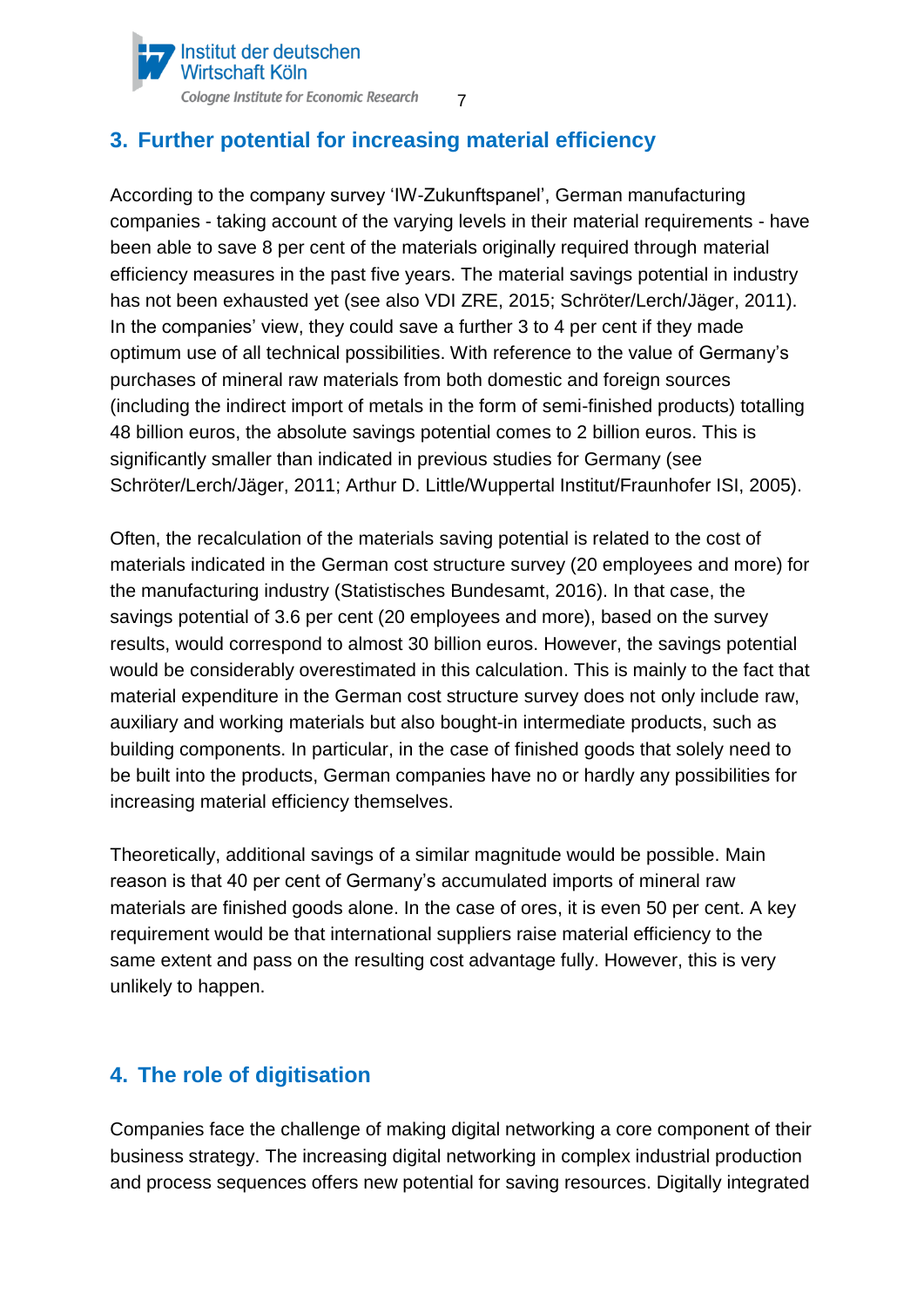

8

and cooperating networks within and along value chains make it possible to observe, follow up on and optimise the use of resources. The availability of all relevant information in real time and the bringing together of different players through intelligent automation technology in industrial manufacturing processes provides consistently high quality and planning security in production. Furthermore, it also ensures a thriftier and more efficient use of resources. In addition, new business fields can be opened up, for example the sale of a service instead of a product.

The possibilities of digital networking of material efficiency measures have only been exploited to a limited extent so far (Diagram 2). Today, digitisation - particularly in the case of large companies - is taking on an important role, most often in combination with the optimisation of manufacturing processes and the use of new techniques, the most prevalent industrial efficiency-raising measures. Companies have most frequently digitised cross-company materials cycles, but this instrument is only applied by two fifths of industrial companies.



**Diagram 2: Digitisation of material efficiency measures**

Shares as a percentage of companies applying the respective measure in the manufacturing sector

There is still potential for more digitisation of measures relating to product design, materials cycle management and new business models. At least every second

Sources: Neligan/Schmitz (2017)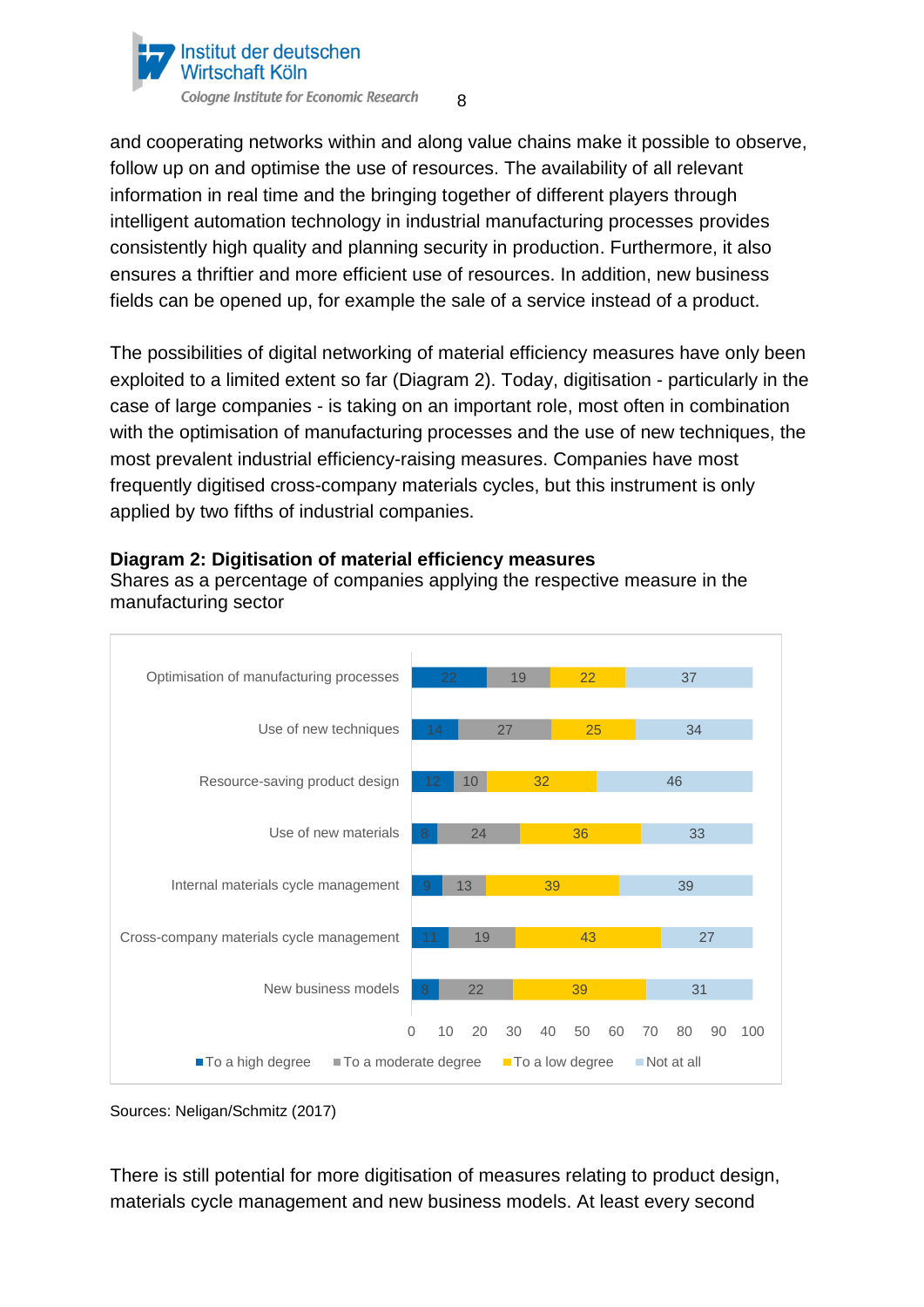

9

processing company reuses residue and waste materials via internal circulation systems. Nonetheless, for two fifths of these companies digital networks do not play any part and in the case of a further two fifths, the part they play is minor. Only one in ten companies is heavily digitised. More than half of industrial companies use resource-saving measures that begin at the product design stage. To date, almost half of these companies are not digitally networked, or if they are, it is only to a small extent. One third of the industrial companies up to now have considered new business models as a way of increasing efficiency. Of these, three out of ten have not been digitised yet with a further two fifths having only a minor level of digitisation.

# <span id="page-8-0"></span>**5. Forerunners in material efficiency: companies with a digital strategy**

Companies that have already embedded digitisation in their strategy are frontrunners for greater material efficiency, since they more frequently use material efficiency measures intensively, are more likely to recognise further potential savings and their efficiency-saving approaches are also clearly more often highly digitised. Industrial companies with a highly developed digitisation strategy make considerably more intensive use of new techniques and optimisation approaches in manufacturing processes and also rather avail of new materials or new business models than companies without a digitisation strategy (Diagram 3).

The material savings potential is also assessed differently depending on the degree of digitisation in the company. While only one in four manufacturing companies without a digitisation strategy will see additional savings potential, a third of the companies with a highly developed digitisation strategy recognise here further potential. However, companies that up to now have only integrated digitisation into their strategy to a small or moderate degree expect more often further savings potentials. Almost half of the companies with a moderately developed digitisation strategy see still additional savings potential if they make the optimum use of all technical possibilities. This also applies to over a third of the companies with a minor strategic focus on digitisation.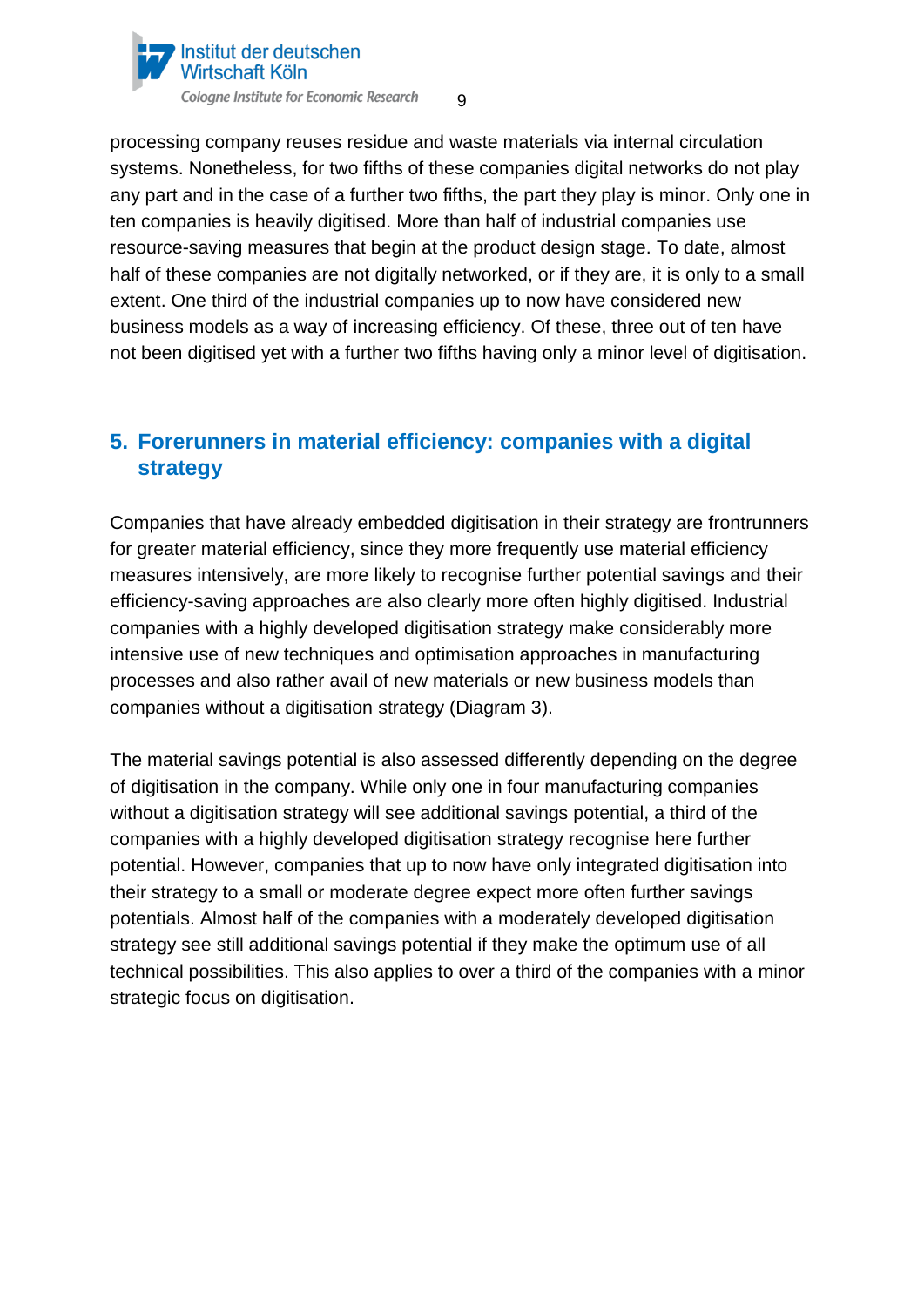

#### **Diagram 3: Important measures according to digitisation strategy**

Shares as a percentage of companies in the manufacturing sector applying the respective measure to a high degree according to strategic focus on digitisation



All possible indications of the level of usage: to a high, moderate, low degree, not yet, measure not suited.

All possible indications of strategic focus on digitisation: to high, moderate, low, no focus.

Sources: Neligan/Schmitz (2017)

Companies that already have a strong focus on digital transformation in their strategy also tend to have a considerably greater digital emphasis in their material efficiency measures (Diagram 4). Differences in the intensity of using digital networks in material efficiency measures can be seen in particular in the optimisation of manufacturing processes. Roughly two in five industrial companies with a clear digitisation strategy are also highly digitally networked in the areas of resourcesaving product design and the use of new technologies, while the digitisation level in other companies is considerably lower. As an overall average, it is somewhat more than one in ten companies. With the other measures too, one out of four companies with a highly developed digitisation strategy is already well digitally networked concerning material efficiency measures, while this is far less often the case for companies with a minor or moderate strategic focus on digitisation.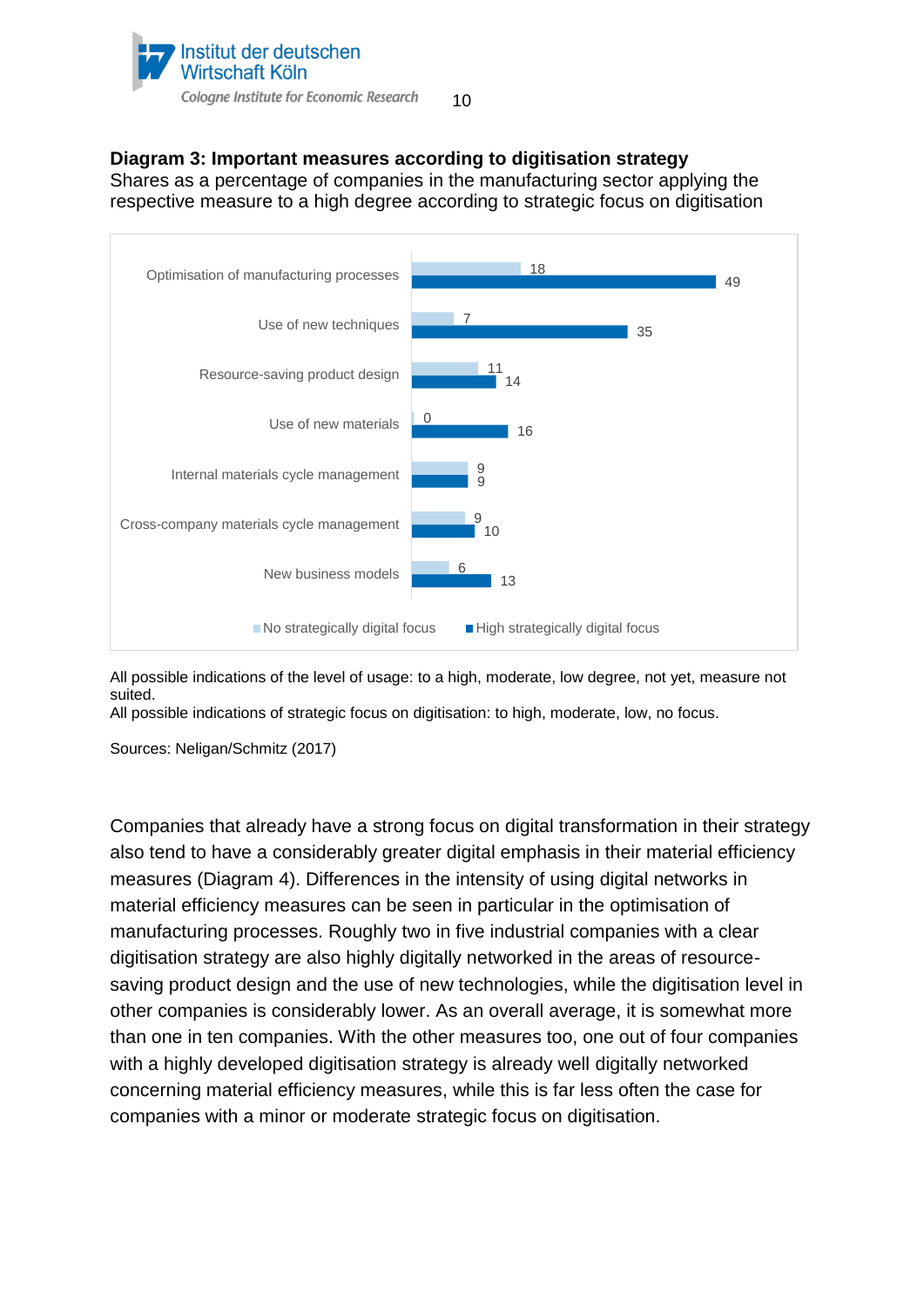

**Diagram 4: Highly digitised measures according to digitisation strategy** Shares as a percentage of companies in the manufacturing sector having the respective measures highly digitised according to their strategic focus on digitisation



All possible indications of the level of digitisation: to a high, moderate, low degree, not at all. All possible indications of strategic focus on digitisation: to high, moderate, low, no focus.

<span id="page-10-0"></span>Sources: Neligan/Schmitz (2017)

#### **6. Outlook**

A task that still has to be undertaken in future is to determine the specific digitisationrelated savings potential and compare it with the associate costs. Furthermore, the reasons for a lack of digitisation should be investigated.

In addition, it is still necessary to identify the significant drivers for increasing material efficiency in businesses. One striking finding is that firms that are already prepared for digital transformation today are also frontrunners on the road to improved material efficiency. Assuming that primarily innovative companies have already placed digitisation at the core of their strategy, then innovations could be relevant drivers for greater material efficiency. Hence, questions that remain unanswered are whether less innovative companies up to now have underestimated their possibilities for greater material efficiency and whether innovations lead to improved material efficiency.